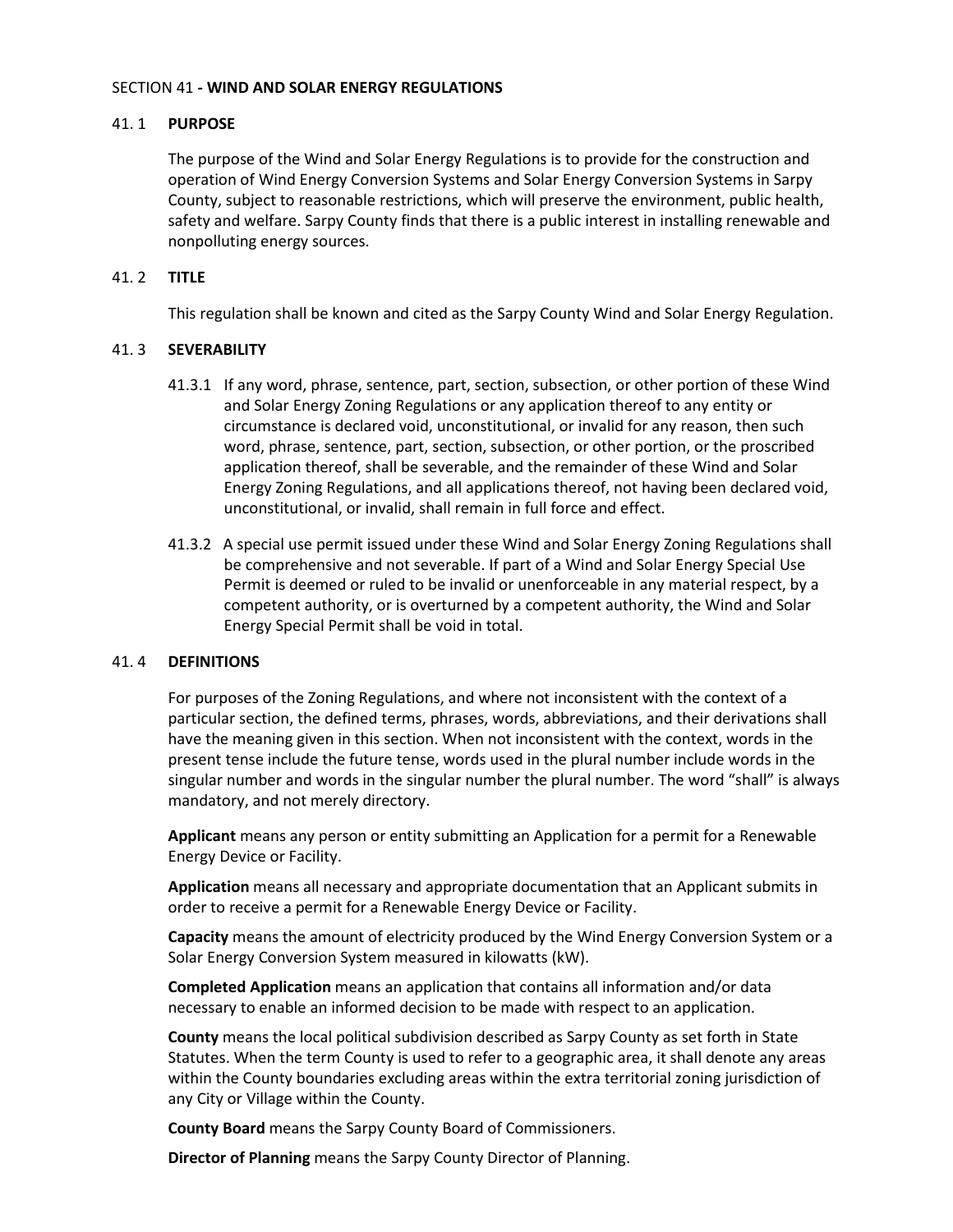**Environmental Review** means a detailed examination of the applicant's proposal and its local environmental context with an emphasis on avoiding, minimizing, and mitigating adverse impacts.

**FAA** means the Federal Aviation Administration, or its duly designated and authorized successor agency.

**Facility Operator** means the entity responsible for the day-to-day operation and maintenance of the Renewable Energy Facility.

**Facility Owner** means the entity or entities having controlling or majority equity interest in the Renewable Energy Facility, including their respective successors and assigns.

**Nacelle** means the body/shell/casing of a propeller-type wind turbine that covers the gearbox, generator, blade hub, and other parts.

**Nebraska Game & Parks Commission** – means the commission responsible for the stewardship of the states' fish, wildlife, parks and other resources.

**Non-Participating Landowner** means any landowner not under agreement with the Facility Owner or Operator.

**Occupied Building** means a residence, school, hospital, church, public library, or other building used that is occupied or in use when the permit application is submitted.

**OPPD** means Omaha Public Power District.

**Participating Landowner** means a landowner under lease or other property agreements with the Facility Owner or Operator pertaining to the Renewable Energy Facility.

**Passive Solar Energy System** means any space or structural components that are specifically designed to retain heat derived from solar energy, including ponds for evaporative cooling, and any moving parts that increase heat retention by the system.

**Planning Commission** means the Sarpy County Planning Commission.

**Public Road** means a full passage right-of-way.

**Renewable Energy Device** means any energy conversion device primarily utilizing renewable energy sources such as wind, solar, or ground source.

**Renewable Energy Facility** means an aggregation of energy conversion devices or units that generate electric energy which is independently metered and which results from the utilization of a renewable energy source.

**Setback** means the minimum distance, measured in feet, between the Renewable Energy Device or Facility and the property line or access easements.

**Solar Array** – Any number of solar photovoltaic modules or panels connected together to increase voltage and/or power to the level required for a given system.

**Solar Collector** – A device, or combination of devices, structure, or part of a device or structure which is used to transform solar energy into thermal, chemical, or electrical energy and that contributes to a structure's energy supply. It includes any space or structural components specifically designed to retain heat derived from solar energy.

**Solar Energy Conversion System** –Any device such as a solar panel, Solar Array, or Solar Collector or any combination thereof, which collects and converts solar energy to a form of useable energy.

**Solar Energy Conversion System, Ground Mounted -** A Solar Energy Conversion System mounted on a rack or pole that sits on the ground or has its own foundation and is not attached to a building or structure.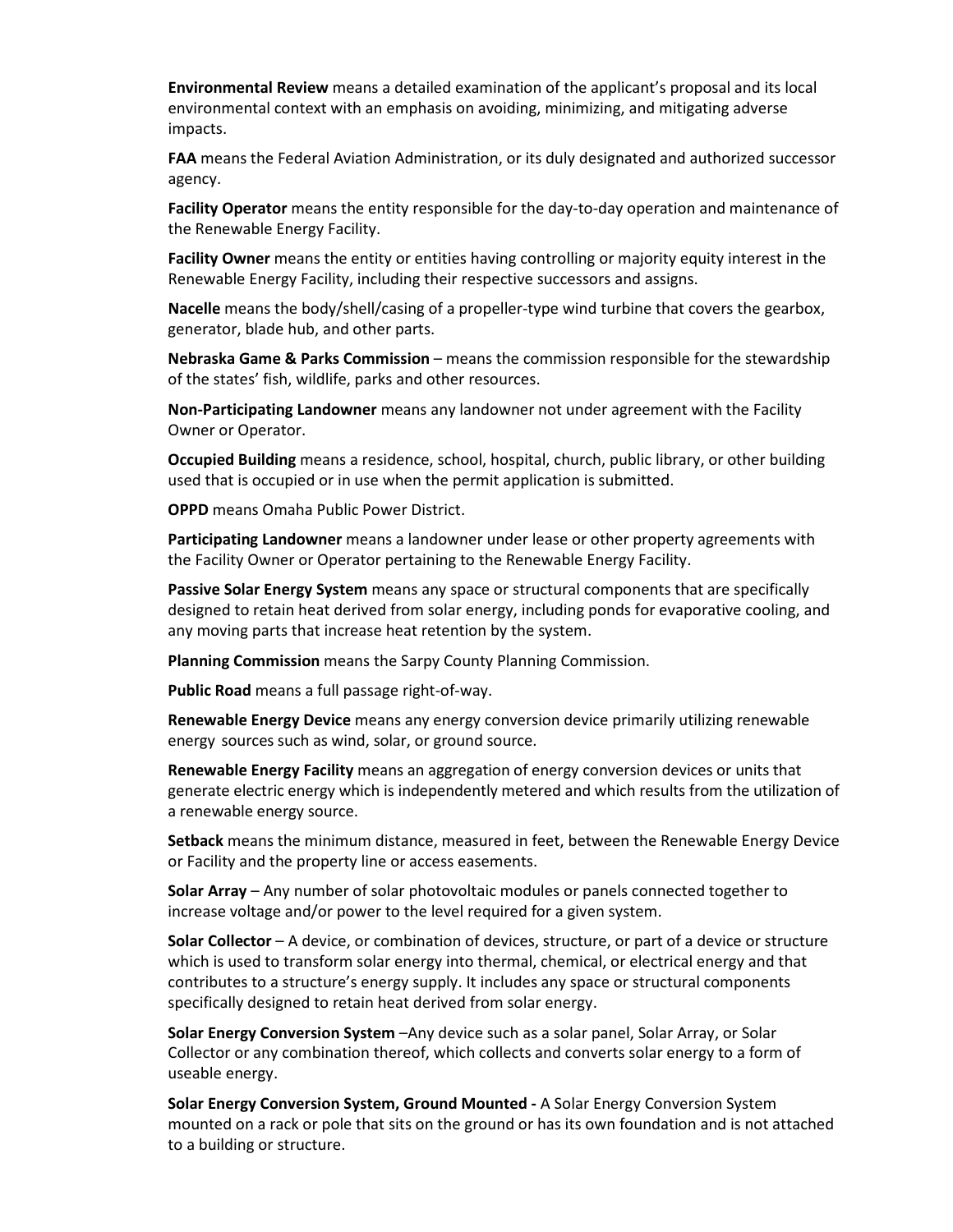**Solar Energy Conversion System, Roof Mounted** – A Solar Energy Conversion System mounted on the roof of a structure.

**Special Use Permit** means the official document or permit by which an Applicant is allowed to file for a building permit to construct and use a Renewable Energy Device or Facility as granted or issued by the County Board.

**State** means the State of Nebraska.

**Tower Height** means the height above grade of the fixed portion of the tower, excluding the wind turbine itself.

**U.S. Fish and Wildlife Service** means the bureau of the Department of the Interior that works to conserve, protect and enhance fish, wildlife and plants and their habitats.

**Wind Energy Conversion System (WECS)** means an electric generating facility, whose main purpose is to supply electricity, consisting of one or more Wind Turbines and other accessory structures and buildings, electrical infrastructure, transmission lines and other appurtenant structures and facilities. For the purpose of this regulation, the term includes roof-mounted or building integrated roof mounting systems.

**Wind Energy Conversion System (WECS), Small** means a single system designed to supplement other electricity sources as an accessory use to existing buildings or facilities, wherein the power generated is used for on-site consumption. A small wind energy conversion system consists of a single wind turbine, a tower, and associated control or conversion electronics, which has a total rated capacity of 25 kW or less. Monopole facilities are encouraged.

**Wind Power** means the conversion of wind energy into another form of energy.

**Wind Turbine** or windmill is a wind energy conversion system that converts wind energy into electricity through the use of a wind turbine generator, and may include a nacelle, rotor, tower, guy wires and pad transformer.

**Wind Turbine Height** means the distance measured from grade at the center of the tower to the highest point of the turbine rotor or tip of the turbine blade when it reaches its highest elevation.

## 41. 5 **OVERALL POLICY AND DESIRED GOALS FOR WIND ENERGY CONVERSION SYSTEMS**

In order to ensure that the placement, construction, and modification of Wind Energy Facilities protects the County's health, safety, public welfare, environment features, the nature and character of the community and neighborhood and other aspects of the quality of life specifically listed elsewhere in the Regulation, a special use permit is required for all small wind energy systems. Permits and applications for Wind Energy Conversion Systems shall comply with all of the policies, requirements, and procedures set out at Section 40, Special Use Permits, in addition to the policies, requirements, and procedures set out in this Section 41, Wind and Solar Energy Regulations.

## 41.5.1 **PERMIT APPLICATION**

The permit application shall comply with Section 40, Special Use Permits and contain the following:

- (A) A narrative describing the proposed Wind Energy Conversion System, including an overview of the project; proposed total rated capacity of the Wind Energy Conversion System;
- (B) The proposed number, representative types and height or range of heights of wind turbines to be constructed; including their generating capacity, dimensions and respective manufacturers, and a description of ancillary facilities;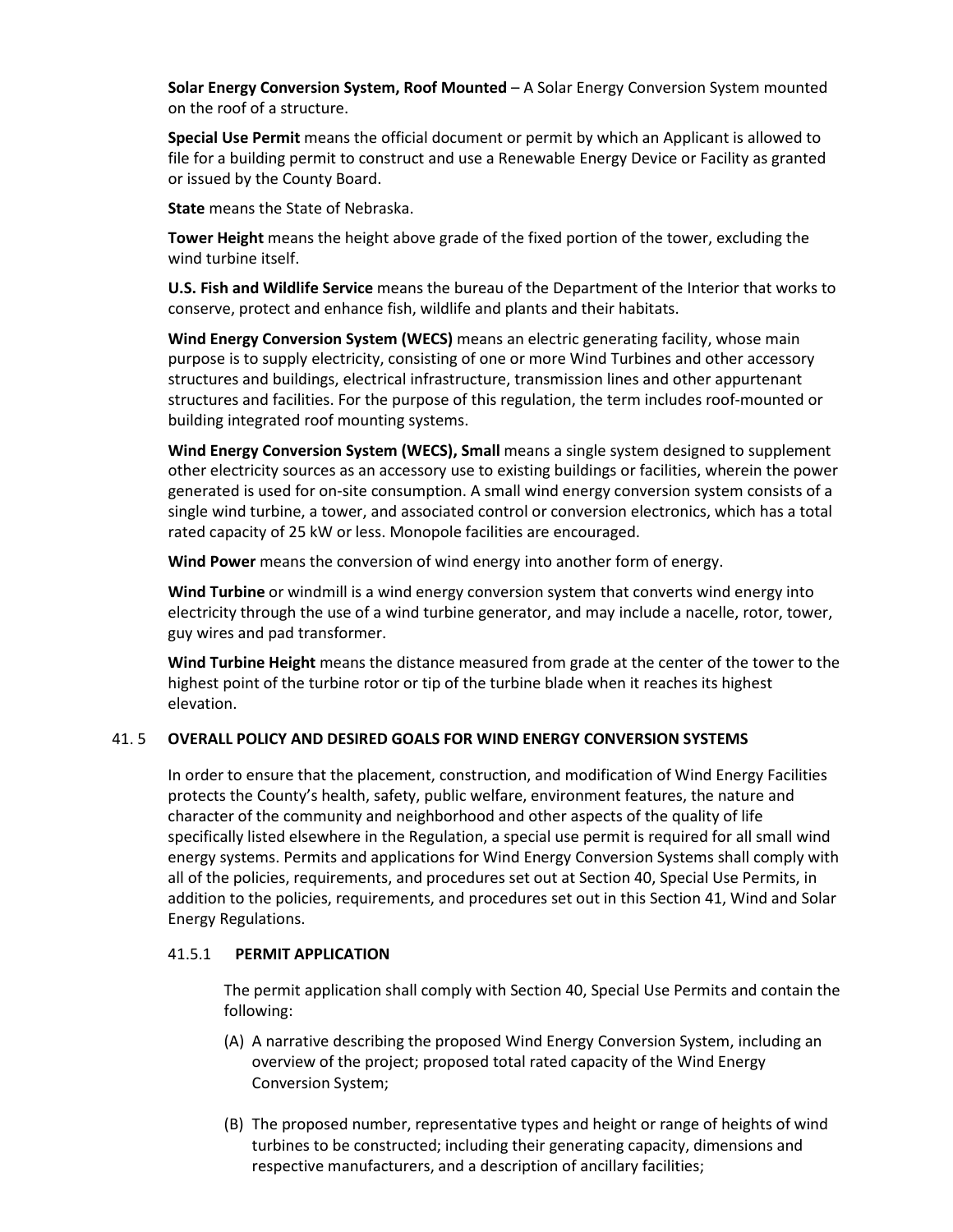- (C) Identification and location of the properties on which the proposed Wind Energy Conversion System will be located;
- (D) A site plan and construction drawings, including engineering stamp when applicable, showing the planned location of all wind turbines, property lines, setback lines, access roads and other site features;
- (E) Certification of compliance with applicable local, state, and Federal regulations, such as FAA and FCC regulations;
- (F) Other relevant information as may be reasonably requested by Sarpy County to ensure compliance with the requirements of the regulation;
- (G) Decommissioning plans that describe the anticipated life of the wind power project, the estimated decommissioning costs in current dollars, the method for ensuring that funds will be available for decommissioning and restoration, and the anticipated manner in which the wind power project will be decommissioned and the site restored;
- (H) Documentation of agreement between Participating Landowner(s) and the Facility Owner/Operator of the Wind Energy Conversion System;
- (I) Signature of the Applicant;
- (J) Elevations of the Wind Energy Conversion System;
- (K) Signed Interconnection agreement with local power company, OPPD if the applicant intends to interconnect to the power grid;
- (L) Signed Development agreement that addresses decommissioning of the Wind Energy Conversion System and proof of liability insurance.

## 41.5.2 **SETBACKS**

The minimum setback requirement is calculated by multiplying the required setback number by the Wind Turbine Height and measured from the center of the wind turbine base to the property line, or road. The required setback number is as follows:

| <b>Wind Energy Conversion</b>   | <b>Setback from Occupied</b> | Setback from Property Lines        |
|---------------------------------|------------------------------|------------------------------------|
| <b>System Type</b>              | <b>Buildings on Property</b> | and Access Roads                   |
| <b>Small Wind Energy System</b> | 0.0                          | 1.5 times the height of the system |

### 41.5.3 **HEIGHT**

Tower height shall be permitted up to eighty (80) feet for freestanding small wind energy systems. Rooftop systems are limited to the existing district height for primary structures.

### 41.5.4 **NOISE**

Audible sound from a Wind Energy Conversion System shall not exceed fifty-five (55) dBA, as measured at any property line.

### 41.5.5 **INSTALLATION AND DESIGN**

(A) The installation and design of Wind Energy Conversion Systems shall conform to applicable industry standards, including those of the American National Standards Institute, and take into consideration local conditions.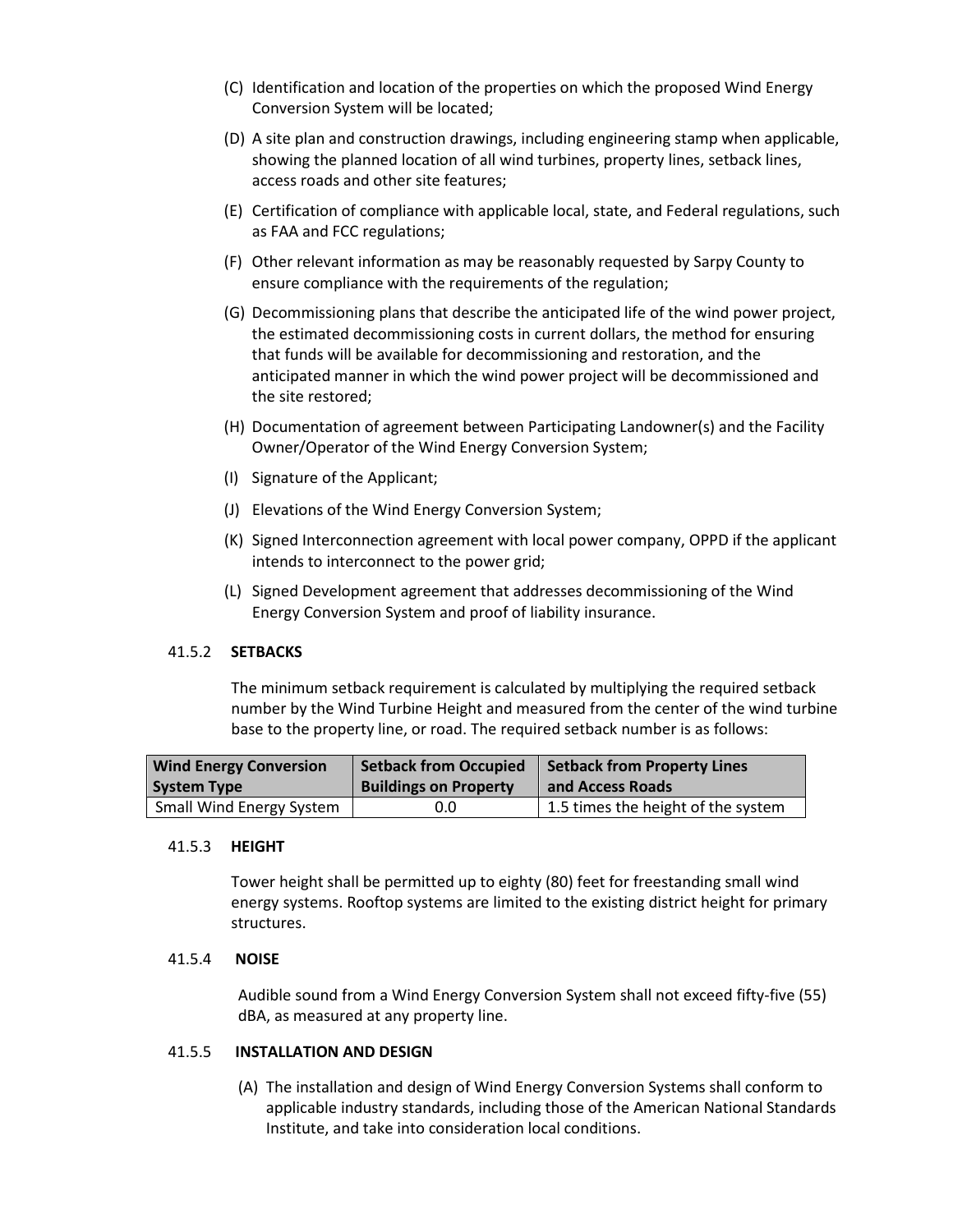- (B) All Wind Energy Conversion Systems shall be equipped with a redundant braking system. This includes both aerodynamic over speed controls (including variable pitch, tip, and other similar systems) and mechanical brakes. Mechanical brakes shall be operated in a fail-safe mode. Stall regulation shall not be considered a sufficient braking system for over speed protection.
- (C) All structural, electrical and mechanical components of the Wind Energy Conversion System shall conform to relevant and applicable local, state and national codes.
- (D) WECS shall be outside of any protected species habitat areas identified by the Nebraska Game and Parks Commission and U.S. Fish and Wildlife Service and at least 1,500 feet setback from wetlands unless the reviewing bodies find the system will not impact the habitat areas. These distances may be adjusted to be greater or lesser at the discretion of the reviewing body, based on topography, land cover, or land uses.
- (E) The visual appearance of the WECS shall at a minimum:
	- 1. Be a non-obtrusive color such as white, off-white, or gray;
	- 2. Not be artificially lighted, except to the extent required by the Federal Aviation Administration or other applicable authority that regulates air safety, and,
	- 3. Not display advertising (including flags, streamers, or decorative items), except for identification of the turbine manufacturer, facility owner and operator and no larger than one square foot in area.
	- 4. Not be installed at any location that would substantially detract from or block the view of the major portion of a recognized scenic area, as viewed from any public road right-of-way.
	- 5. Encourage monopole towers.

## 41.5.6 **DECOMMISSIONING**

- (A) The Wind Energy Conversion System Owner shall have six (6) months to complete decommissioning of the Facility if no electricity is generated for a continuous period of six (6) months.
- (B) Decommissioning shall include removal of wind turbines, buildings, cabling, electrical components, roads, and any other associated facilities down to thirty-six (36) inches below grade.
- (C) Disturbed earth shall be graded and re-seeded, unless the landowner requests in writing that the access roads or other land surface areas not be restored.
- (D) A development agreement, prepared by the County, must be signed and part of the application to address decommissioning responsibilities and filed with the Register of Deeds.

## 41. 6 **OVERALL POLICY AND DESIRED GOALS FOR SOLAR ENERGY CONVERSION SYSTEMS**

In order to ensure that the placement, construction, and modification of a Solar Energy Conversion System protects the County's health, safety, public welfare, environmental features, the nature and character of the community and neighborhood and other aspects of the quality of life specifically listed elsewhere in the Regulation, the following regulations apply to all Solar Energy Conversion Systems.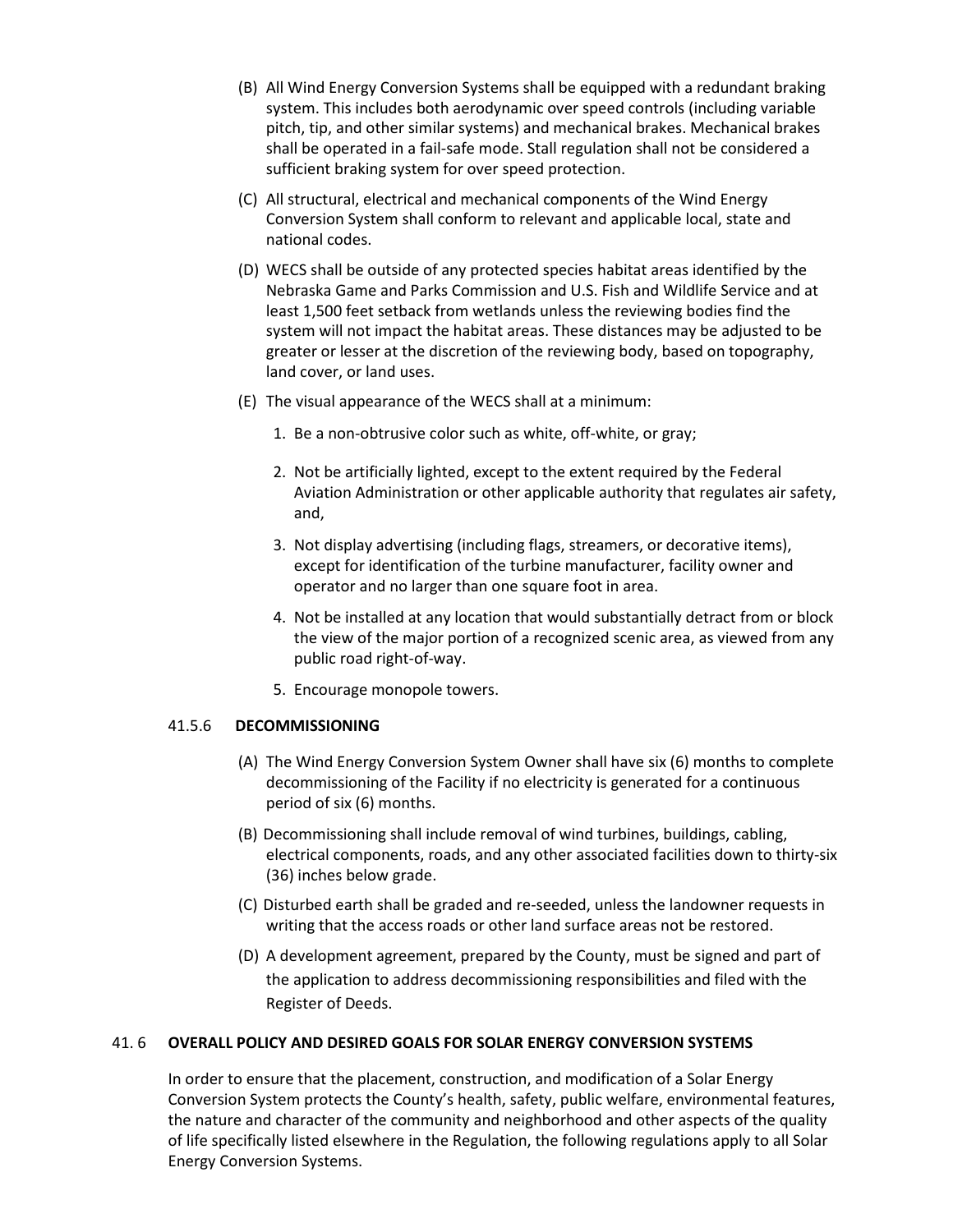### 41.6.1 **SOLAR ENERGY CONVERSION SYSTEM AS AN ACCESSORY USE**

No Solar Energy Conversion System shall be constructed as an accessory use on land within the zoning jurisdiction of Sarpy County unless it (i) is allowed as an accessory use in the applicable zoning district and (ii) is constructed in conformance with the County's adopted building codes. Building permits are required for all Solar Energy Conversion System installations. Solar Energy Conversion Systems constructed as an accessory use shall meet the following requirements:

- (A) Lot and Height Requirements: Solar Energy Conversion Systems shall conform to the required front, side and rear lot setback requirements except as provided herein:
	- 1. A Solar Energy Conversion System which is attached to an integral part of the principal building may project a maximum of two feet into the front yard, six feet into the rear yard, and two feet into the side yard.
	- 2. A Ground Mounted Solar Energy Conversion System may only be located in the rear yard provided it shall not exceed fifteen feet in height, and is not closer than one foot to any existing easement as measured from the closest point of the Solar Energy Conversion System including its foundation and anchors.
- (B) Structural Requirements: The physical structure of the Solar Energy Conversion System and all connections to existing structures shall conform to the applicable state building codes.
- (C) Site Plan: The application for a special use permit shall include a site plan drawn to scale showing property lines, existing structures on the lot, existing easements, and proposed Solar Energy Conversion System location with respect to property lines and dimensions.
- (D) Permit Fees: Permit fees are required in accordance with the Master Fee Schedule. All fees shall be paid prior to the issuance of the building permit.
- (E) Preexisting Solar Energy Conversion System: Notwithstanding noncompliance with the requirements of these Zoning Regulations, a Solar Energy Conversion System erected prior to the adoption of these Regulations, pursuant to a valid building permit issued by the County, may continue to be utilized so long as it is maintained in operational condition.

## 41.6.2 **SOLAR ENERGY CONVERSION SYSTEM AS A SPECIALLY PERMITTED USE**

### 41.6.2.1 **GENERAL REQUIREMENTS**

- (A) A Solar Energy Conversion System utilized as a primary use for a property may be allowed with an approved special use permit. Permits and applications for Solar Energy Conversion Systems shall comply with all of the policies, requirements, and procedures set out at Section 40, Special Use Permits, in addition to the policies, requirements, and procedures set out in this Section 41, Wind and Solar Energy Regulations.
- (B) Solar Energy Conservation Systems may be located within the Urban Reserve Zone, the Urban Development Zone, or the Rural Development Zone as shown on the Sarpy County Future Land Use - Growth Management Zone Map in areas designated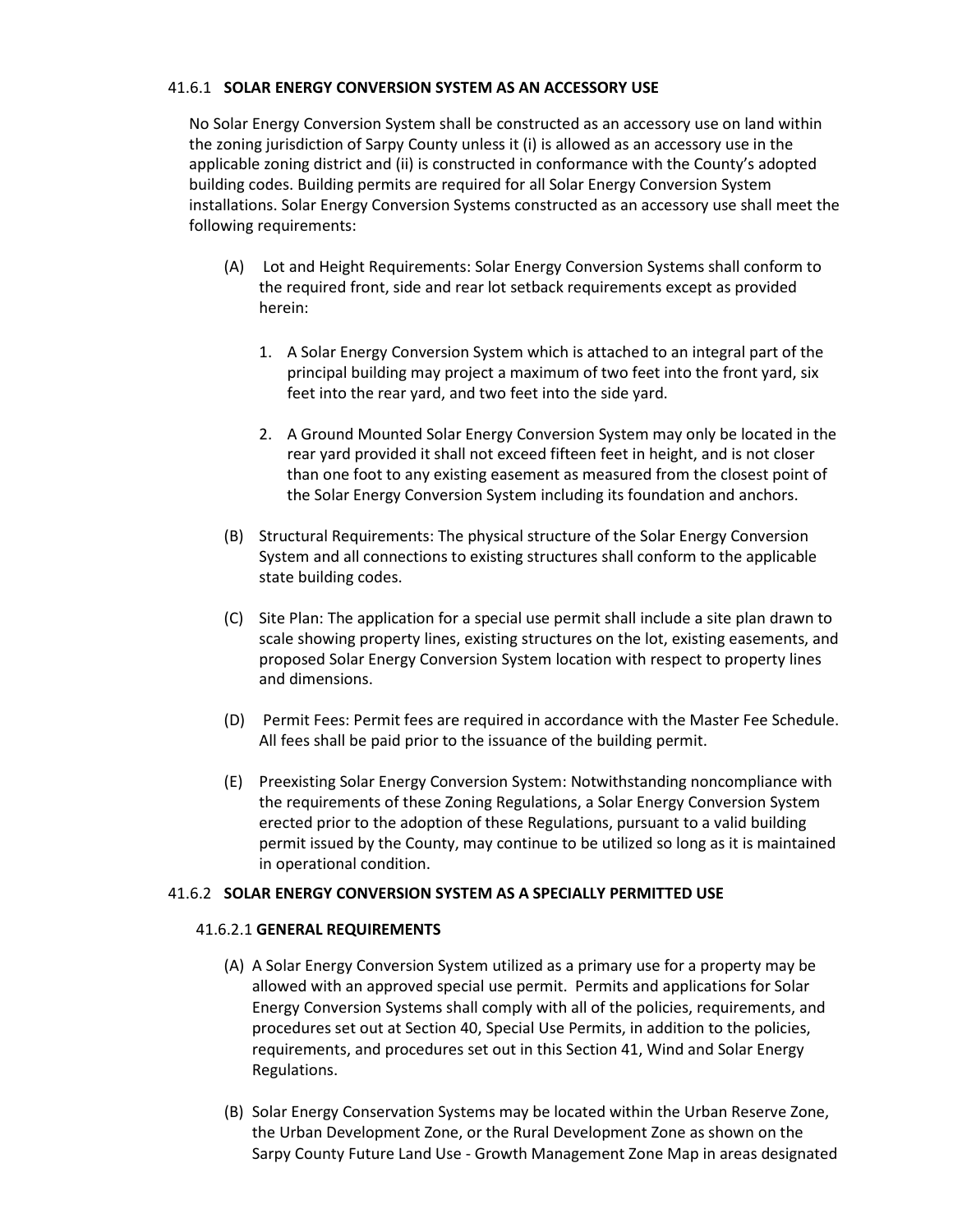for Light Industrial and Heavy Industrial Land Use as shown on the Sarpy County Future Land Use Map.

- (C) A special use permit for a Solar Energy Conservation Systems may be granted for a maximum of 20 years. The special use permit may be renewed upon approval by the County Board.
- (D) A Solar Energy Conversion System shall not be allowed on property within the HC, Highway Corridor Overlay District as defined in these regulations.
- (E) A Solar Energy Conversion System shall provide road connectivity consistent with the Goals and Policies of Chapter 5, Transportation of the Sarpy County Comprehensive Plan.
- (F) If during the term of the special use permit, the roads in the vicinity of the property which is subject to the special use permit are improved, the developer shall be required to financially contribute to the road improvements in accordance with the County's road contribution policy for subdivision development. The road improvement obligations shall be outlined in a development agreement.
- (G) Developer shall be required to contribute to infrastructure improvements, within or adjacent to the property which is the subject of the special use permit, which are necessary to accommodate nearby development when such development takes place.
- (H) Developer shall be required to grant easements and right of way for road and wastewater improvements at no cost to County.
- (I) Permit fees are required in accordance with the Master Fee Schedule. All fees shall be paid prior to the issuance of the building permit. The application fee for the special use permit shall be paid by applicant at the time of submission of the application in accordance with the Master Fee Schedule and Section 40, Special Use Permits.

### 41.6.2.2 **PERMIT APPLICATION REQUIREMENTS**

- The permit application shall comply with Section 40, Special Use Permits and contain the following:
- (A) A narrative describing the proposed Solar Energy Conversion System, including an overview of the project and proposed total rated capacity of the Solar Energy Conversion System.
- (B) The proposed number, representative types and height or range of heights of Solar Array to be constructed; including their generating capacity, dimensions and respective manufacturers, and a description of ancillary facilities.
- (C) Identification and location of the properties on which the proposed Solar Energy Conversion System will be located.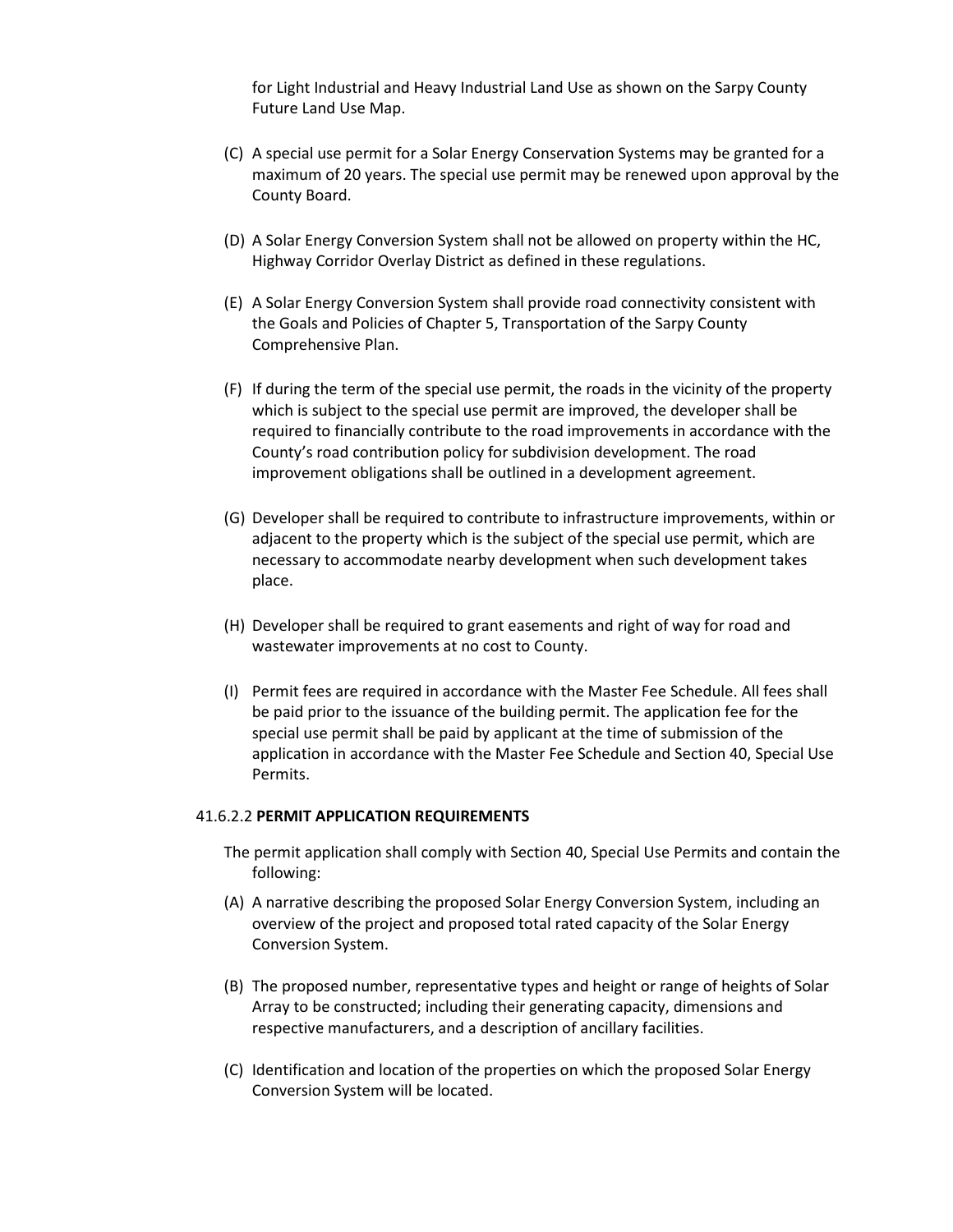- (D) A site plan showing the planned location of all Solar Energy Conversion Systems, property lines, setback lines, existing easements, access roads and other site features.
- (E) Existing vegetation (list type and percentage of coverage) and soils information for the proposed site.
- (F) Landscape and Screening Plan prepared by a licensed landscape architect which shall include a narrative describing the overarching landscape architecture elements and how the design and placement of plant types and materials will complement the form and function of the developed site and blend into the surrounding environment.
- (G) Erosion/Sediment Control Plan or Resource Management Plan, if required. Include details on any proposed native grasses or plantings on the site.
- (H) Glare study required or provide verification of FAA approval.
- (I) Other relevant information as may be reasonably requested by Sarpy County to ensure compliance with the requirements of the regulation.
- (J) Decommissioning plans that describe the anticipated life of the solar power project, the estimated decommissioning costs in current dollars, the method for ensuring that funds will be available for decommissioning and restoration, and the anticipated manner in which the solar power project will be decommissioned and the site restored.
- (K) Documentation of agreement between Participating Landowner(s) and the Facility Owner/Operator of the Solar Energy Conversion System.
- (L) Signature of the Applicant.
- (M) Elevations of the solar Energy Conversion System.
- (N) Signed Development agreement that addresses decommissioning of the solar Energy Conversion System and proof of liability insurance.

### 41.6.2.3 **INSTALLATION AND DESIGN**

- (A) All structural, electrical and mechanical components of the Solar Energy Conversion System shall conform to relevant and applicable local, state and national codes.
- (B) The visual appearance of the Solar Energy Conversion System shall:
	- 1. Not display advertising (including flags, streamers, or decorative items), except for identification and logo of the array manufacturer, Facility Owner and Facility Operator. Any identification and logos shall not be larger than twelve square feet in area.
	- 2. Not be installed at any location that would substantially detract from or block the view of the major portion of a recognized scenic area, as viewed from any public road right-of-way.
- (C) Ground Mounted Solar Energy Conversion Systems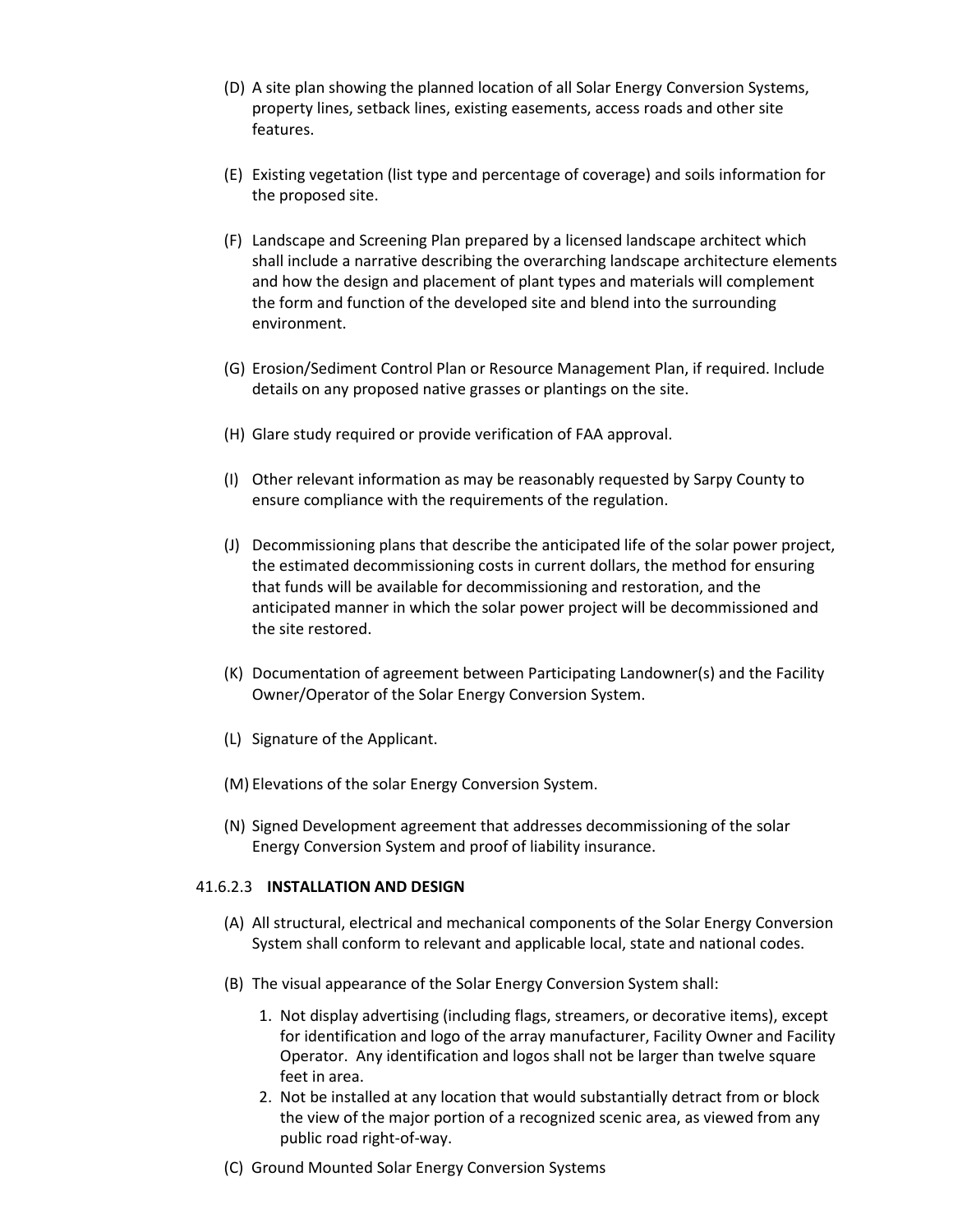- 1. Prohibitions. Ground Mounted Solar Energy Conversion Systems are prohibited in the following areas:
	- a. Within any safety zones identified in an Airport Zoning Ordinance.
	- b. Within any recorded easement such as but not limited to utility, ditch, conservation, or storm water - unless authorized in writing by the easement holder.
- 2. Site Access. Any driveway or site access off a state or county road will require permission from jurisdiction having authority and shall meet all County Subdivision Regulations.
- 3. Power and Communication Lines. All on-site power and communication lines running between banks of solar Arrays shall be buried underground. Exemptions may be granted in instances where shallow bedrock, water courses, or other elements of the natural landscape interfere with the ability to bury lines.
- 4. Waste Disposal. Solid and Hazardous wastes, including but not limited to crates, packaging materials, damaged or worn parts, as well as used oils and lubricants, shall be removed from the site promptly and disposed of in accordance with all applicable local, state and federal regulations.
- 5. Stormwater Management and Erosion Control. Solar Energy Conversion Systems shall meet the requirements for stormwater management and erosion and sediment control pursuant to Sarpy County Zoning Regulations.
- 6. Interconnection. The owner, developer or operator of the Solar Energy Conversion System must show proof of an executed interconnection agreement with the electric utility in whose service territory the system is located prior to the County issuing any building permits associated with the System. Off-grid systems are exempt from this requirement.
- 7. Electrical Codes and Standards. All Solar Energy Conversion Systems and accessory equipment shall comply with the National Electrical Code and other applicable standards.
- 8. Nebraska State Building Code. All Solar Energy Conversion System structures shall comply with the International Building Code as adopted by the State of Nebraska Building Code.
- 9. Maximum Height. Ground mounted systems shall not exceed fifteen (15) feet in height at maximum design tilt. Exceptions may be granted within the Special Use Permit in cases when topography, flood plain or other natural elements of the natural landscape interfere with the ability to meet the foregoing height restrictions.
- 10. Setbacks. All equipment and structures shall meet minimum required setback from applicable zoning district.
- 11. Security Fencing. All boundary line fencing shall be located entirely upon the property of the Solar Energy Conversion System. Fences shall consist of open